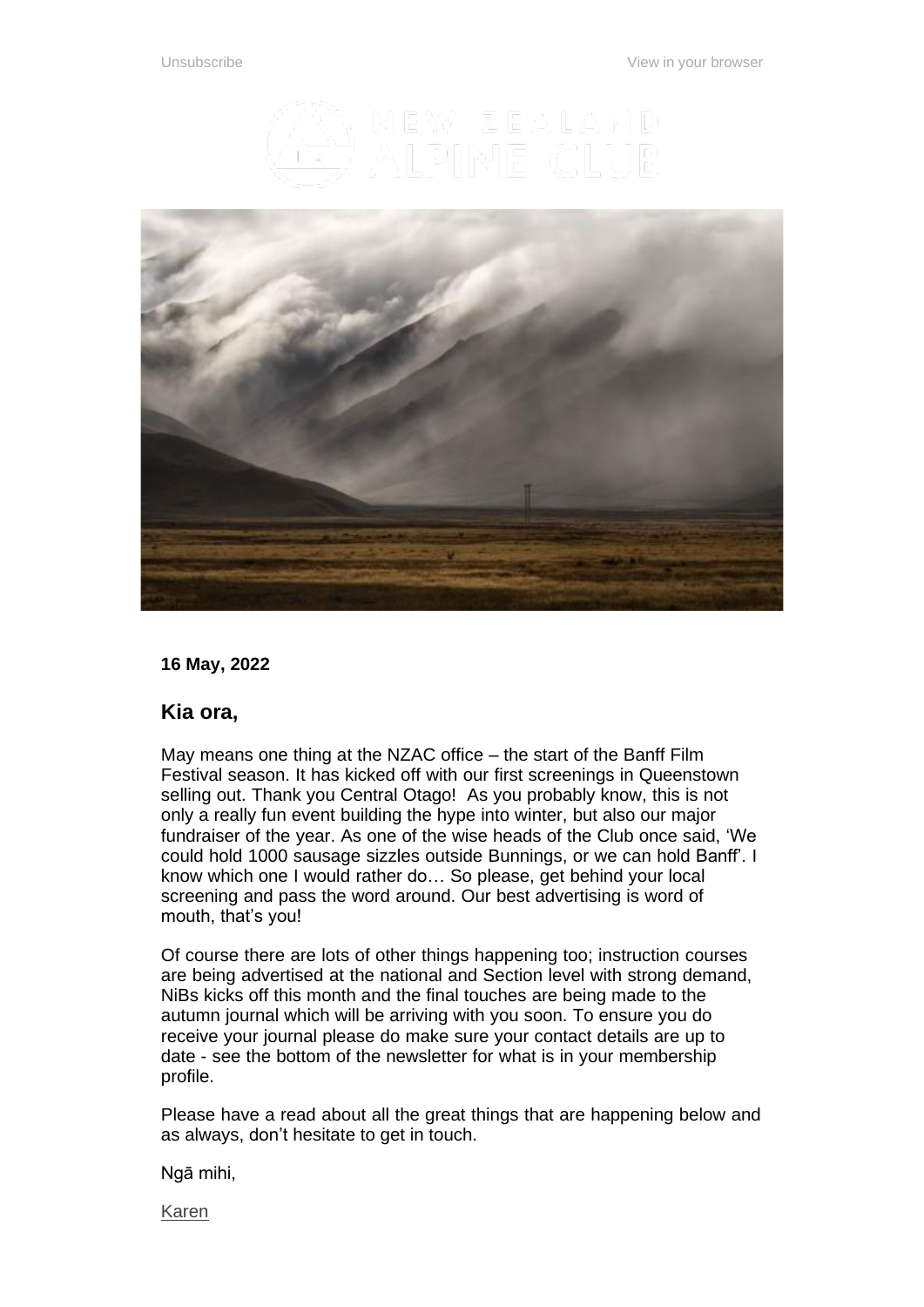# **Club News**



## **Member Insurance**

Insurance is back up and running through the Club. For more information and application forms check out the Insurance page on our website **[here.](https://alpineclub.org.nz/insurance)**

**Photo Credit: Jaz Morris NZAC Photocomp AA 2015**



## **New Staff Member**

Lisa Wang joined the club in November 2021. She has been working as an accountant after graduating from Lincoln University. She has had 12-year experience as a BAS accountant within New Zealand for multiple CA firms and worked at Oceania Dairy Ltd in various accounting roles previously. She has been well-trained to become a qualified accountant being able to do a wide range of accounting jobs. She became an Associate Chartered Accountant in August 2011. In her spare time Lisa enjoys reading, listening to music and meeting up with her friends.



## **Price Increase**

Unfortunately the Club is not immune to rising prices and we have had to make the decision to raise the prices on our guidebooks, and stock items from the 1st of June 2022. So now is a great time to **[buy](https://shop.alpineclub.org.nz/)** what you need for your next trip.



#### **Member Survey Winner**

Patrick Clissold is the winner of the \$150 Macpac voucher. Congratulations.

Thank you to everyone who completed the Survey. The results will be made available on our website later in the year.

**Photo credit: Troy Mattingley NZAC Photocomp AA 2018**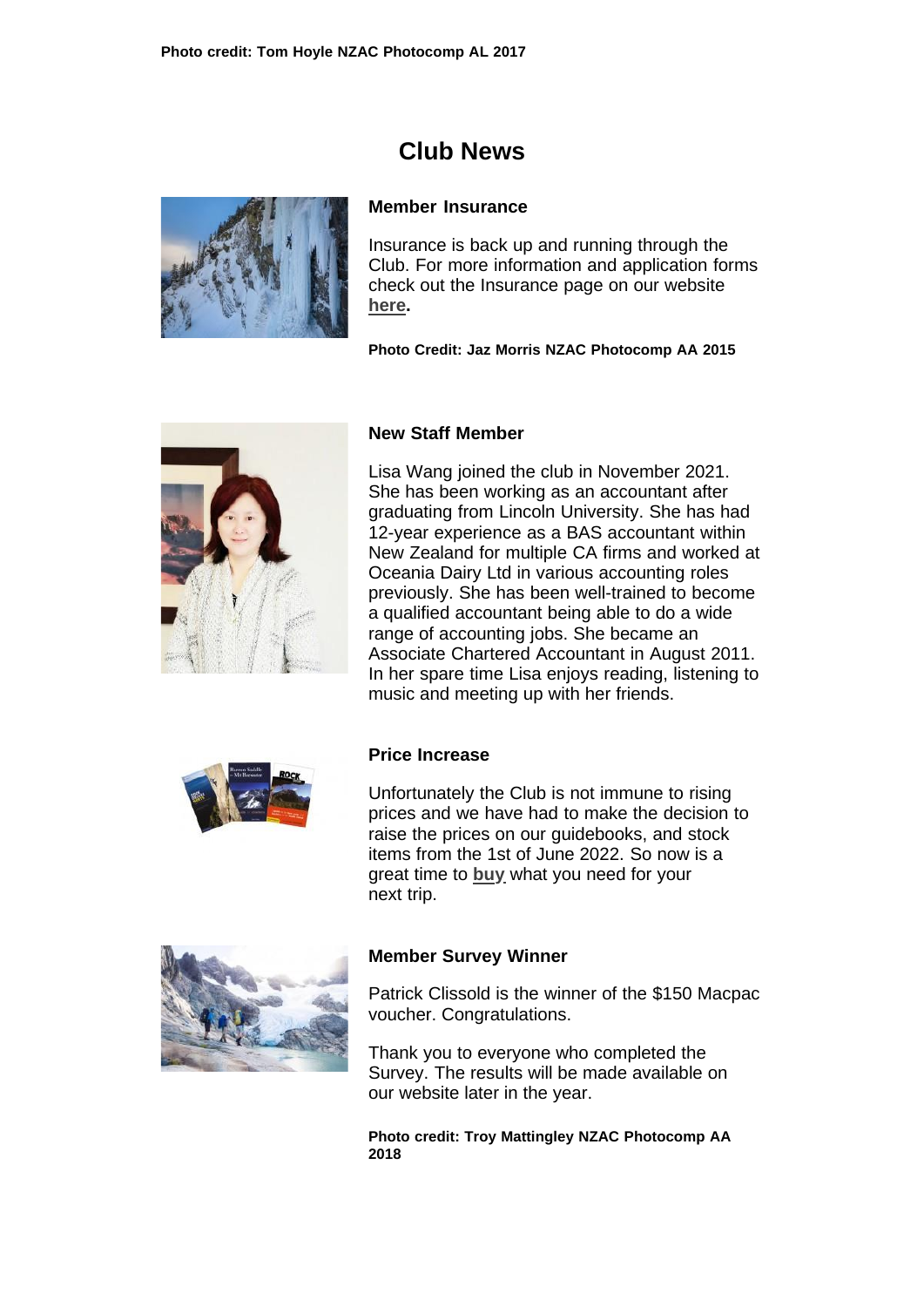

# **NZAC President Election 2022**

If you have always wanted to get involved with the Club now is your chance. Nominee applications for the role of NZAC President will be requested later in the month. Elections to take place in July.

For details on what is required to be part of the Board click **[here](https://alpineclub.org.nz/board)**.

# **Author Image Request**

The Avalanche Awareness guidebook is being revised, if you have any NZ-based avalanche related photos, especially if they involve climbers, please contact Penny Goddard via [penny.goddard@gmail.com.](mailto:penny.goddard@gmail.com)





# **Banff Centre Mountain Film Festival World Tour - NZ**

We've reached one summit with BOTH SCREENINGS SELLING OUT in Queenstown!

11 more summits to scale with tickets available now for all our 2022 screening locations. We don't want our members to miss out so please purchase your tickets ASAP and share the details with all your friends and whanau!

Support your Club!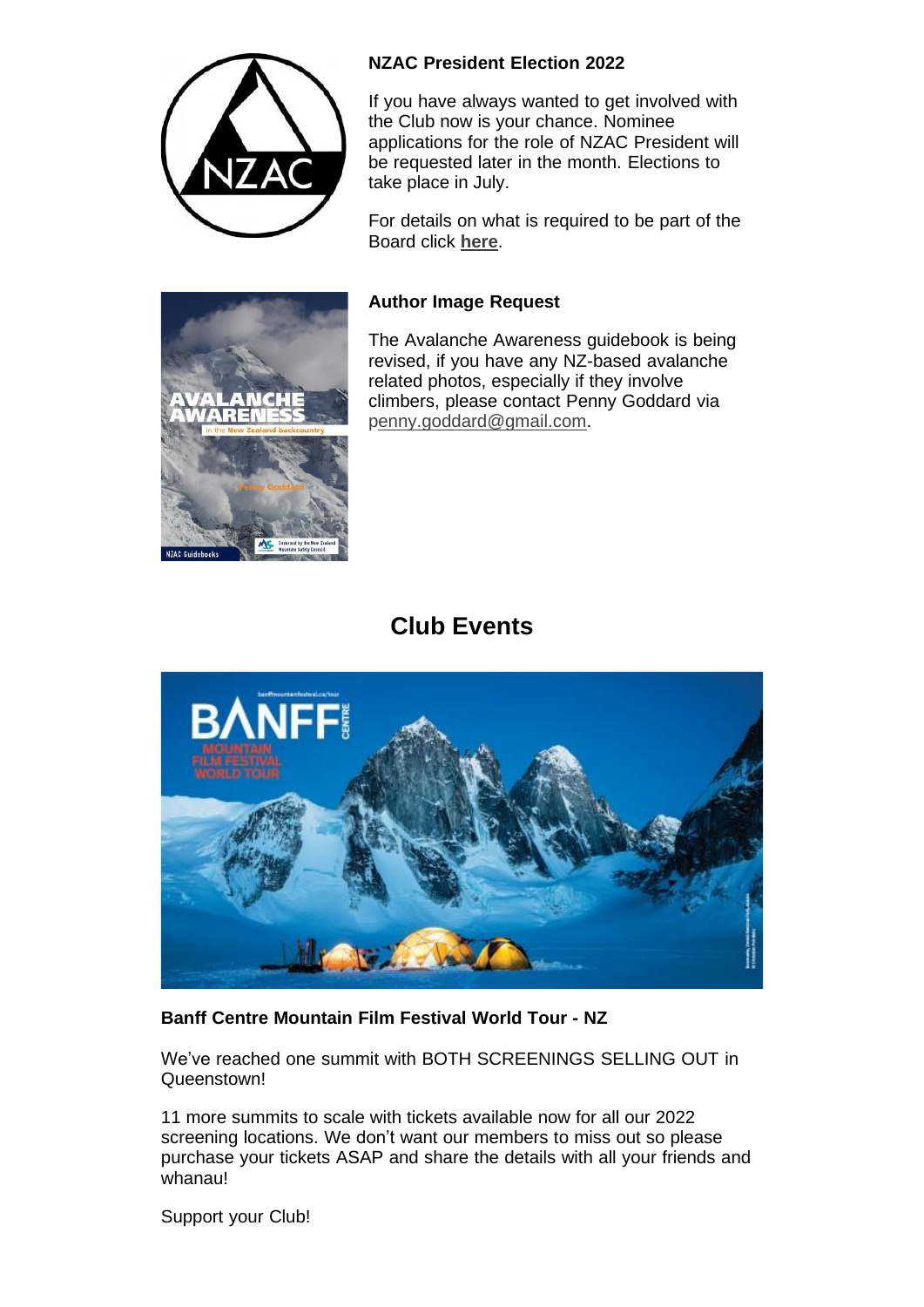#### Purchase tickets **[here](https://banff.nz/tickets-venues/)**

AUCKLAND | 7th, 9th, 14th, 16th, 21st and 23rd JUNE ROTORUA | 29th MAY NEW PLYMOUTH | 10th JUNE WELLINGTON | 8th, 9th, 15th, 16th JUNE NELSON | 10th, 11th JUNE CHRISTCHURCH | 8th, 9th, 10th 11th JUNE TIMARU | 11th JUNE DUNEDIN | 1st JUNE INVERCARGILL | 16th JUNE HAMILTON | 11th JUNE TAUPO | 18th JUNE



## **Looking for some fun climbing competition?**

The NZAC National Indoor Bouldering Series (NiBS) kicks off at Basecamp Queenstown this month. The next stop, in July, is the southern hemisphere's biggest bouldering gym, Boulder Co, in Auckland for BCo's first large-scale comp. Always a crowd-pleaser, Uprising Christchurch takes Round 3 in July with a final round at Hangdog Wellington in August.

Check out the full event details **[here](https://nibs.nz/)** Registrations are open for all rounds **[here](https://nibs.nz/)** - register now and be in for a major bonus prize draw at each event.

Depending on alert levels at the time of each event, the gyms may need to limit numbers so register ASAP to ensure your place. There will be a 9:30- 11:30am round at each event for young climbers and their families. See registration pages for more info.

Basecamp Adventures Queenstown - Saturday May 28th Boulder Co. Auckland - Saturday June 18th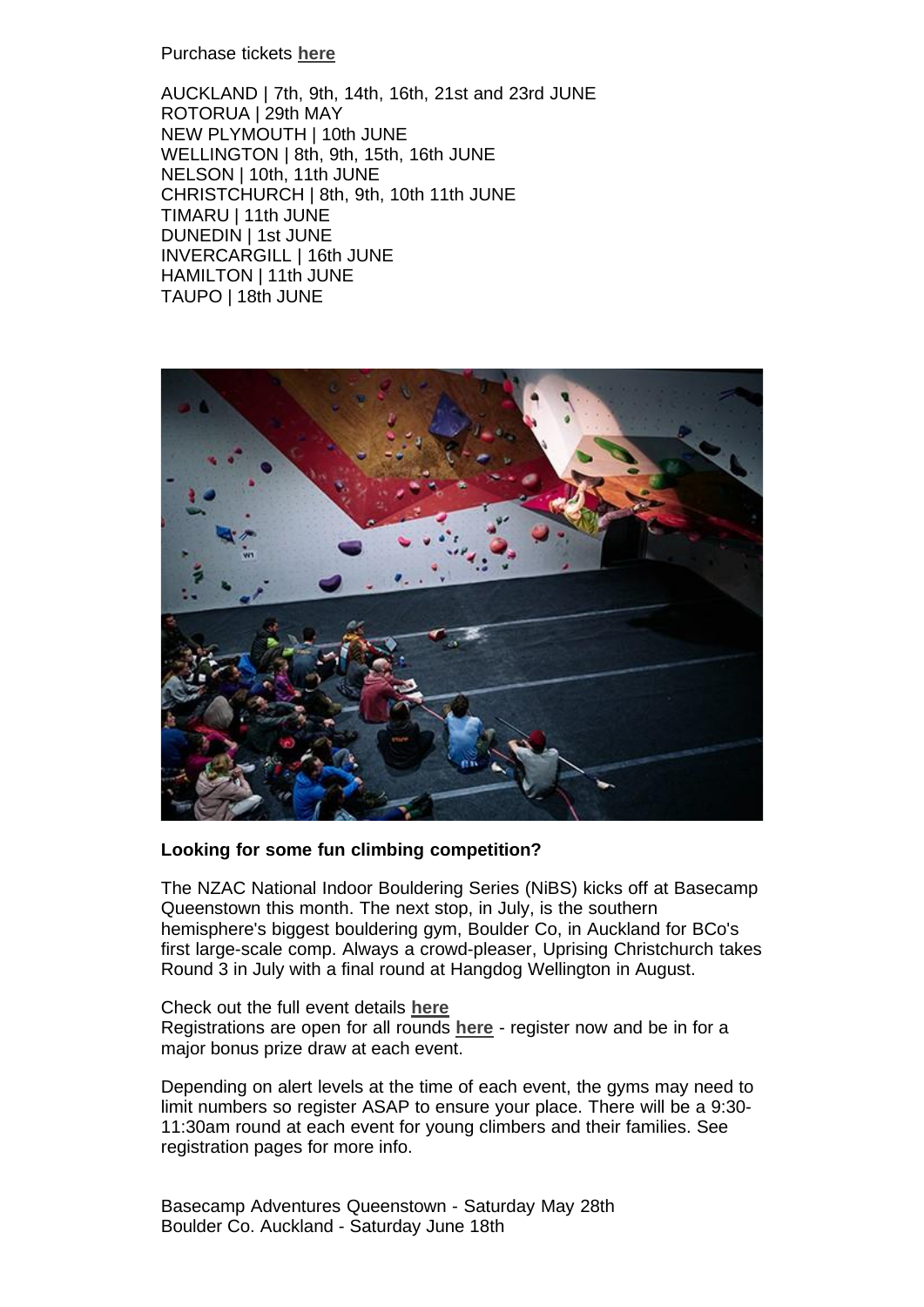#### Uprising Christchurch - Saturday July 30th Wellington Venue TBC - Saturday August 27th

We're stoked to have the support of La [Sportiva,](https://www.bivouac.co.nz/) The North Face, Bivouac [Outdoor](https://www.bivouac.co.nz/) and [Uprising Industries](https://uprising-online.com/)[.](https://www.bivouac.co.nz/)

There are sure to be some great prizes for the category winners and plenty of spot prizes up for grabs!

#### **Photo credit: Tom Hoyle**



#### **Backcountry Avalanche Courses Arthurs Pass**

These courses are designed for climbers and mountaineers to further develop their knowledge, skills and understanding of avalanches and how to avoid them and to build upon the knowledge learned through an Awareness course or similar. Registrations are open **[here](https://alpineclub.org.nz/courses)**

#### **Women's Backcountry Ski Skills Course 9th - 11th September**

A three-day course designed for strong intermediate (or better) female skiers or split boarders with excellent aerobic fitness, who are looking for a good grounding in back country touring. This course is a great opportunity to meet other women who have a passion for the mountains and learn new skills whilst exploring a variety of terrain. Registrations are open **[here](https://alpineclub.org.nz/courses)**.

#### **Introduction to Backcountry Skiing**

A four-day course designed for strong intermediate (or better) skiers with excellent aerobic fitness wanting to get a good grounding in ski touring so they can go experience the winter backcountry by themselves. Registrations are open **[here](https://alpineclub.org.nz/courses)**.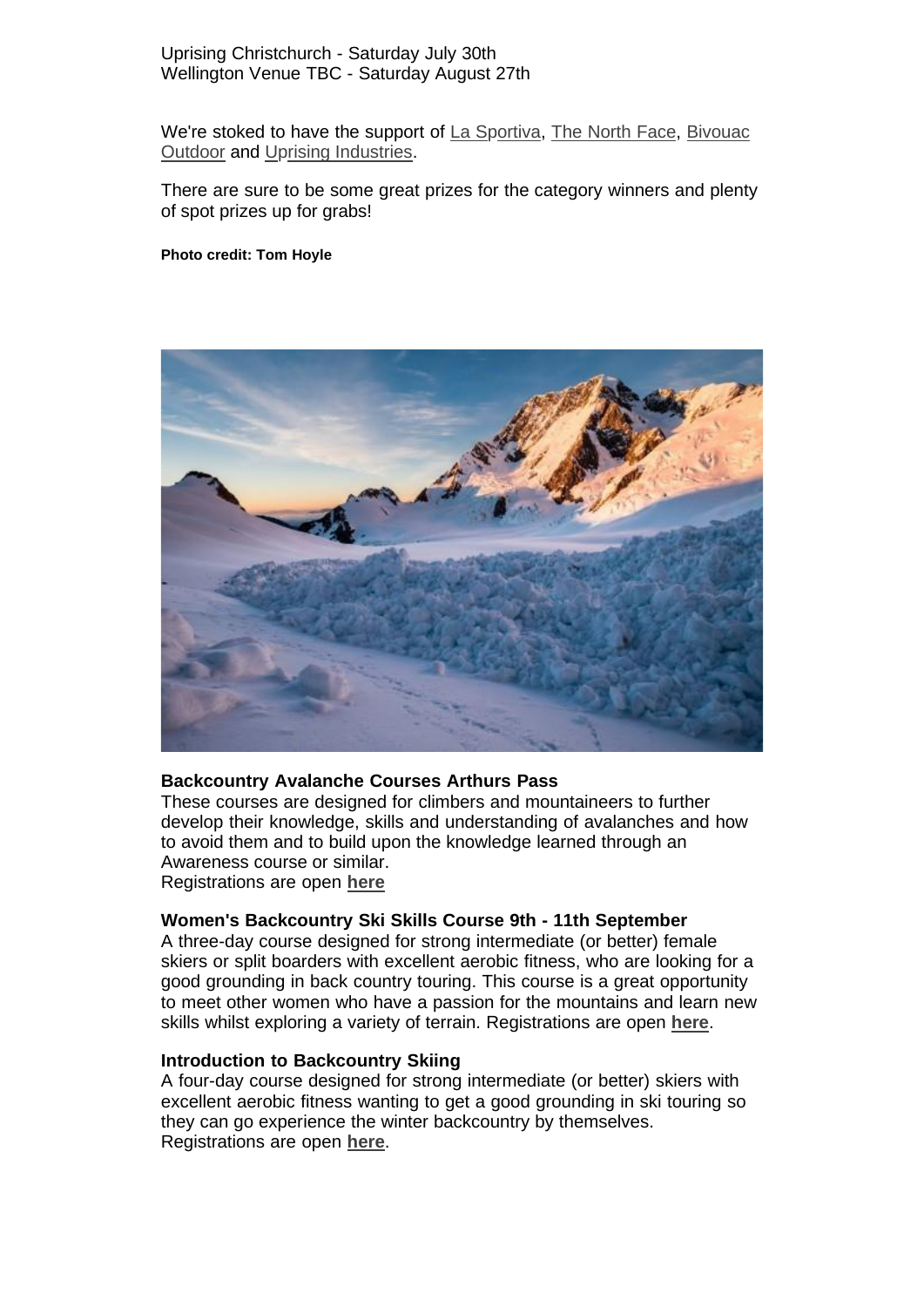# **General News**



## **Everest Day - Celebrating the first ascent**

On the 29th May 1953 Sir Edmund Hillary and Sherpa Tenzing Norgay successfully completed the first ascent of Mount Everest. The Himalayan Trust commemorates this achievement to honour the lasting legacy of Sir Ed by hosting **[Everest Day](https://himalayantrust.org/everest-day)**.

The Himalayan Trust would like your support towards the \$150,000 goal for helping build and equip schools in the Everest region of Nepal, by donating to the **[Fiver](https://fiverfored.nz/) for Ed** appeal. Sir Ed's portrait has appeared on the NZ \$5 note since 1992. Sir Ed was [President](https://alpineclub.org.nz/heritage) of the NZAC in 1965-1966

Don't forget to catch up on all our other news, reviews and info on our website **[here](https://alpineclub.org.nz/)**.

## **Membership Profile Details**

Check your membership details, as below, are all up to date so the Autumn edition of the New Zealand Alpine Journal will make it's way to your door.

Mrs Marie Gilbert 18 Brabourne Street HIllsborough Christchurch, 8023